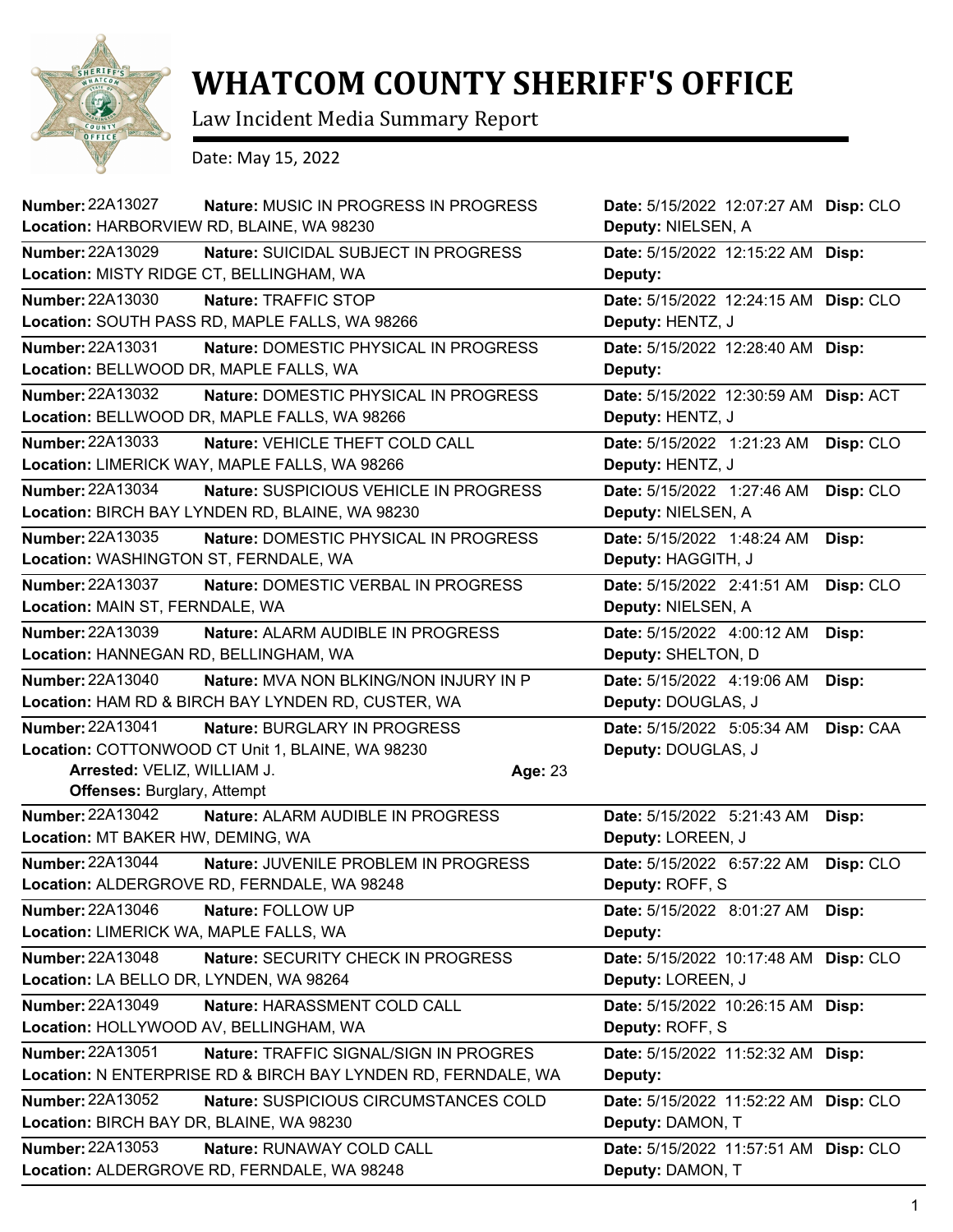| <b>Number: 22A13054</b><br><b>Nature: REFER TO WSP IN PROGRESS</b> |                                        | Date: 5/15/2022 12:10:18 PM Disp:     |           |
|--------------------------------------------------------------------|----------------------------------------|---------------------------------------|-----------|
| Location: MT BAKER HWY AT & MP 19, DEMING, WA                      |                                        | Deputy:                               |           |
| <b>Number: 22A13055</b><br>Nature: SHOTS IN PROGRESS               |                                        | Date: 5/15/2022 12:22:45 PM Disp: CLO |           |
| Location: NORTH FORK RD, DEMING, WA 98244                          |                                        | Deputy: LOREEN, J                     |           |
| <b>Number: 22A13056</b>                                            | Nature: SUSPICIOUS CIRCUMSTANCES COLD  | Date: 5/15/2022 12:38:16 PM Disp: CLO |           |
| Location: SEABRIGHT LOOP & PAULS RD, POINT ROBERTS, WA 98281       |                                        | Deputy: LEACH, T                      |           |
| <b>Number: 22A13058</b><br>Nature: VEHICLE PROWL COLD CALL         |                                        | Date: 5/15/2022 10:33:51 AM Disp: CLO |           |
| Location: S PARKSTONE CT, BELLINGHAM, WA 98229                     |                                        | Deputy: BOYD, M                       |           |
| Number: 22A13059<br>Nature: VEHICLE PROWL COLD CALL                |                                        | Date: 5/15/2022 11:35:29 AM Disp: CLO |           |
| Location: E DEL RAY DR, LYNDEN, WA 98264                           |                                        | Deputy: BOYD, M                       |           |
| Number: 22A13061                                                   | Nature: MVA NON BLKING/NON INJURY IN P | Date: 5/15/2022 1:11:43 PM            | Disp:     |
| Location: SLATER RD, FERNDALE, WA                                  |                                        | Deputy: ROFF, S                       |           |
| Number: 22A13062                                                   | Nature: IMPOUND PRIVATE IN PROGRESS    | Date: 5/15/2022 1:13:33 PM            | Disp:     |
| Location: VALLEY HW, DEMING, WA                                    |                                        | Deputy:                               |           |
| Number: 22A13063                                                   | Nature: DOMESTIC VERBAL IN PROGRESS    | Date: 5/15/2022 2:07:28 PM            | Disp: CLO |
| Location: HILLVUE RD, BLAINE, WA                                   |                                        | Deputy: DAMON, T                      |           |
| Number: 22A13064<br>Nature: ALARM AUDIBLE IN PROGRESS              |                                        | Date: 5/15/2022 2:22:38 PM            | Disp:     |
| Location: SHIPYARD RD, BLAINE, WA                                  |                                        | Deputy:                               |           |
| <b>Number: 22A13065</b><br>Nature: ASSIST CITIZEN IN PROGRESS      |                                        | Date: 5/15/2022 2:32:38 PM            | Disp:     |
| Location: DOUGLAS RD, FERNDALE, WA                                 |                                        | Deputy:                               |           |
| <b>Number: 22A13066</b>                                            | Nature: SEX CRIME NO RAPE COLD CALL    | Date: 5/15/2022 2:36:23 PM            | Disp:     |
| Location: CORDERO DR, BELLINGHAM, WA                               |                                        | Deputy: STAFFORD, M                   |           |
| Number: 22A13067<br>Nature: RUNAWAY COLD CALL                      |                                        | Date: 5/15/2022 2:38:39 PM            | Disp:     |
| Location: ALDERGROVE RD, FERNDALE, WA                              |                                        | Deputy: DAMON, T                      |           |
| <b>Number: 22A13068</b><br>Nature: WATCH FOR IN PROGRESS           |                                        | Date: 5/15/2022 2:48:55 PM            | Disp: CLO |
| Location: BIRCH BAY LYNDEN RD, CUSTER, WA 98240                    |                                        | Deputy: DAMON, T                      |           |
| Number: 22A13069<br><b>Nature: SERVE PAPERS IN PROGRESS</b>        |                                        | Date: 5/15/2022 2:52:54 PM            | Disp: CLO |
| Location: W BAKERVIEW RD, BELLINGHAM, WA 98226                     |                                        | Deputy: HEYSTEK, L                    |           |
| Number: 22A13070<br>Nature: VEHICLE PROWL COLD CALL                |                                        | Date: 5/15/2022 2:28:29 PM            | Disp: CLO |
| Location: PARKSTONE LN, BELLINGHAM, WA 98229                       |                                        | Deputy: BOYD, M                       |           |
| <b>Number: 22A13072</b><br>Nature: WATCH FOR IN PROGRESS           |                                        | Date: 5/15/2022 3:06:04 PM            | Disp:     |
| Location: ARNIE RD, CUSTER, WA                                     |                                        | Deputy:                               |           |
| Number: 22A13073<br>Nature: CIVIL PROBLEM IN PROGRESS              |                                        | Date: 5/15/2022 3:08:15 PM            | Disp: CLO |
| Location: JESS RD, CUSTER, WA 98240                                |                                        | Deputy: BROWN, E                      |           |
| Number: 22A13074<br>Nature: WATCH FOR IN PROGRESS                  |                                        | Date: 5/15/2022 3:19:55 PM            | Disp:     |
| Location: KENDALL RD & SOUTH PASS RD, SUMAS, WA                    |                                        | Deputy:                               |           |
| <b>Number: 22A13075</b>                                            | Nature: TRAFFIC SIGNAL/SIGN IN PROGRES | Date: 5/15/2022 3:29:59 PM            | Disp:     |
| Location: CLAY RD & PANGBORN RD, LYNDEN, WA                        |                                        | Deputy: LOREEN, J                     |           |
| Number: 22A13076<br>Nature: CIVIL PROBLEM COLD CALL                |                                        | Date: 5/15/2022 3:29:18 PM            | Disp: CLO |
| Location: HAYNIE RD, CUSTER, WA 98240                              |                                        | Deputy: BROWN, E                      |           |
| <b>Number: 22A13077</b>                                            | Nature: SUSPICIOUS CIRCUMSTANCES COLD  | Date: 5/15/2022 3:31:27 PM            | Disp: CLO |
| Location: MADRONA PL, POINT ROBERTS, WA 98281                      |                                        | Deputy: LEACH, T                      |           |
| Number: 22A13078<br>Nature: WATCH FOR IN PROGRESS                  |                                        | Date: 5/15/2022 4:06:17 PM            | Disp:     |
| Location: BOB HALL RD & BIRCH BAY LYNDEN RD, LYNDEN, WA            |                                        | Deputy:                               |           |
| <b>Number: 22A13079</b><br>Nature: CIVIL PROBLEM IN PROGRESS       |                                        | Date: 5/15/2022 4:23:59 PM            | Disp: CLO |
| Location: GULF RD, POINT ROBERTS, WA 98281                         |                                        | Deputy: LEACH, T                      |           |
| <b>Number: 22A13080</b><br>Nature: WELFARE CHECK COLD CALL         |                                        | Date: 5/15/2022 4:41:40 PM            | Disp: CLO |
| Location: NORDUM RD, EVERSON, WA 98247                             |                                        | Deputy: ANDERS, J                     |           |